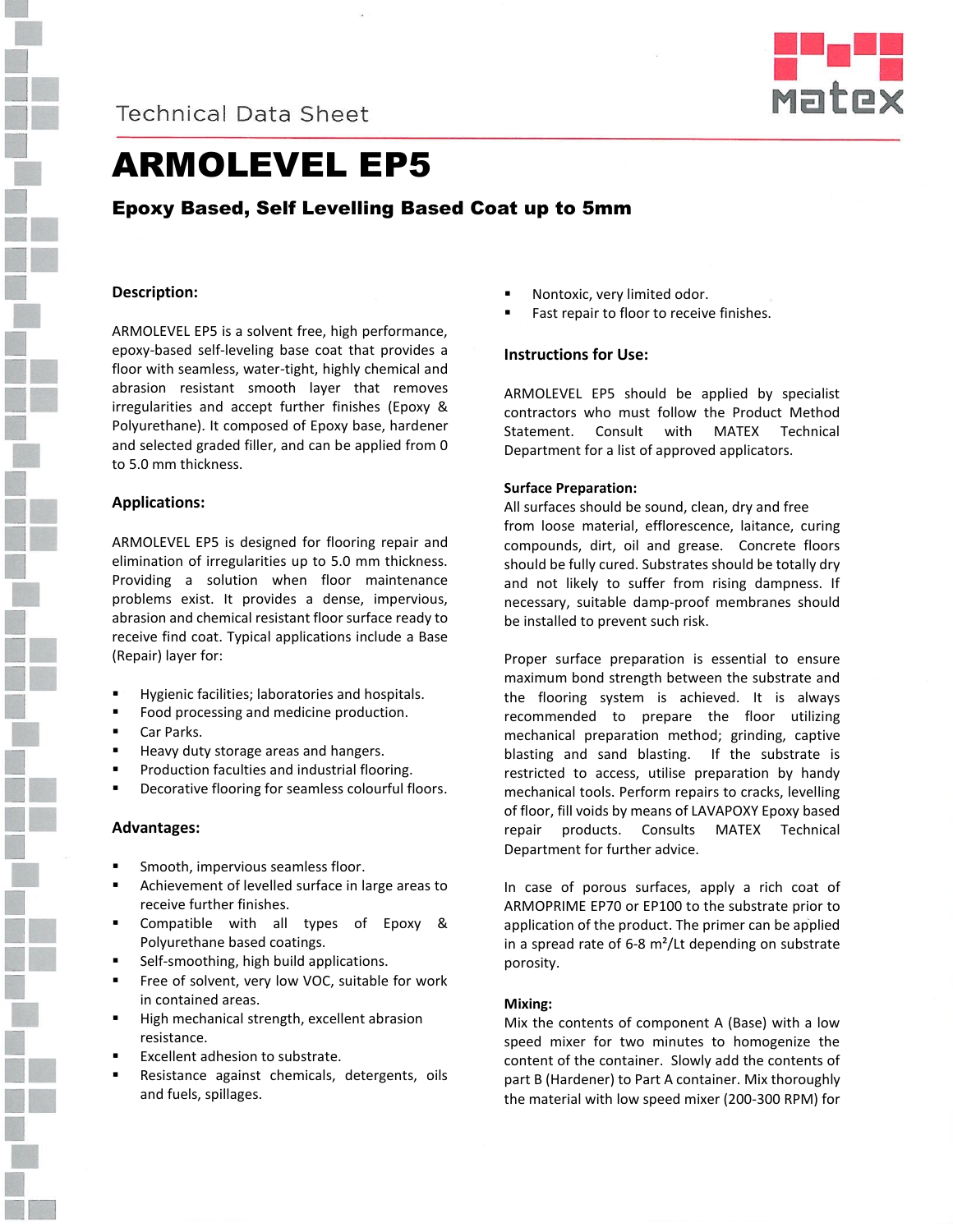

an interval of 2 minutes. In case of ARMOLEVEL EP5 add the contents of part C (Filler) to the mixture slowly ensuring continuous mixing for 3 more minutes confirming a homogenous mixture, color consistent and lump free is reached.

Allow the mix to relax for 2-3 minutes prior to application, to allow entrapped air to escape from the mix to prevent pinholes formation at the surface of the finished product. Part mixing of the product components is not acceptable as it will affect both performance and appearance of the finished floor.

#### **Application**:

The applicator should ensure that there are sufficient supplies of labor and materials to make the mixing and subsequent application process a continuous one for any given, independent floor area. The mix should be poured onto the primed substrate as soon as mixing is completed in a controlled quantity according to the thickness of application verses the area of work. Pour the mix evenly to the floor. Allow ARMOLEVEL EP5 to flow to the floor. Set the thickness of application to the controlled pin flat aluminum trowel. Double check the exact desired thickness, then spread the materials to the floor evenly using the aluminum adjusted height flat trowel. Allow even spread for the entire work area. Directly apply second batch to the remaining area of the floor in order to prevent fusing marks (control of material quantity and fast preparation of the mix to the requirements of the selected area is a major factor of creating a smooth, leveled fusing free floor). With a spiked roller go over the surface of the product while wet to allow the ARMOLEVEL EP5 to release all air entrapped within. Workers should wear spiked shoes at all times while handling the product.

#### **Standards:**

ARMOLEVEL EP5 conforms to:

- ASTM D4541, ASTM D4060, ASTM D638
- BS 6319, Part 7

### **Packaging:**

ARMOLEVEL EP5 is available in 30 Kg set of three parts (A+B) metallic containers and bag of filler.

| <b>TECHNICAL PROPERTIES</b>     |                               |
|---------------------------------|-------------------------------|
| Density                         | 1.80 Kg/ $m3$                 |
| Pot-life time at 25°C           | 60 minutes                    |
| <b>Water Absorption</b>         | <0.1% (ASTM D570)             |
| Pull off strength (BS 1881, Pt. | >2 N/mm <sup>2</sup> (Failure |
| 207)                            | within the concrete           |
|                                 | substrate @ 7 days            |
|                                 | cure.                         |
| Compressive Strength $@$ 3 mm   | 68 N / mm <sup>2</sup>        |
| thickness                       |                               |
| Flexural Strength @ 3 mm        | 40 $N/mm2$                    |
| thickness                       |                               |
| Tensile strength @7 days        | 18N/mm <sup>2</sup>           |
| (ASTM D638)                     |                               |
| Open to foot Traffic            | 24 hours @25°C                |
| Open to Vehicular Traffic       | 48 hours @25°C                |
| <b>Complete Hardening</b>       | After 7 days                  |

#### **Storage:**

Store in original packing in dry conditions away from direct sunlight and in temperature controlled warehouse.

#### **Coverage:**

ARMOLEVEL EP5 achieves approx. coverage of 16.60 square meters per set  $@$  1.0 mm thickness.

#### **Shelf Life:**

ARMOLEVEL EP5 can be utilized within 12 months of production date if stored in proper conditions in unopened original packing.

#### **Cleaning:**

Clean used tools with ARMOSOLVENT before product dries.